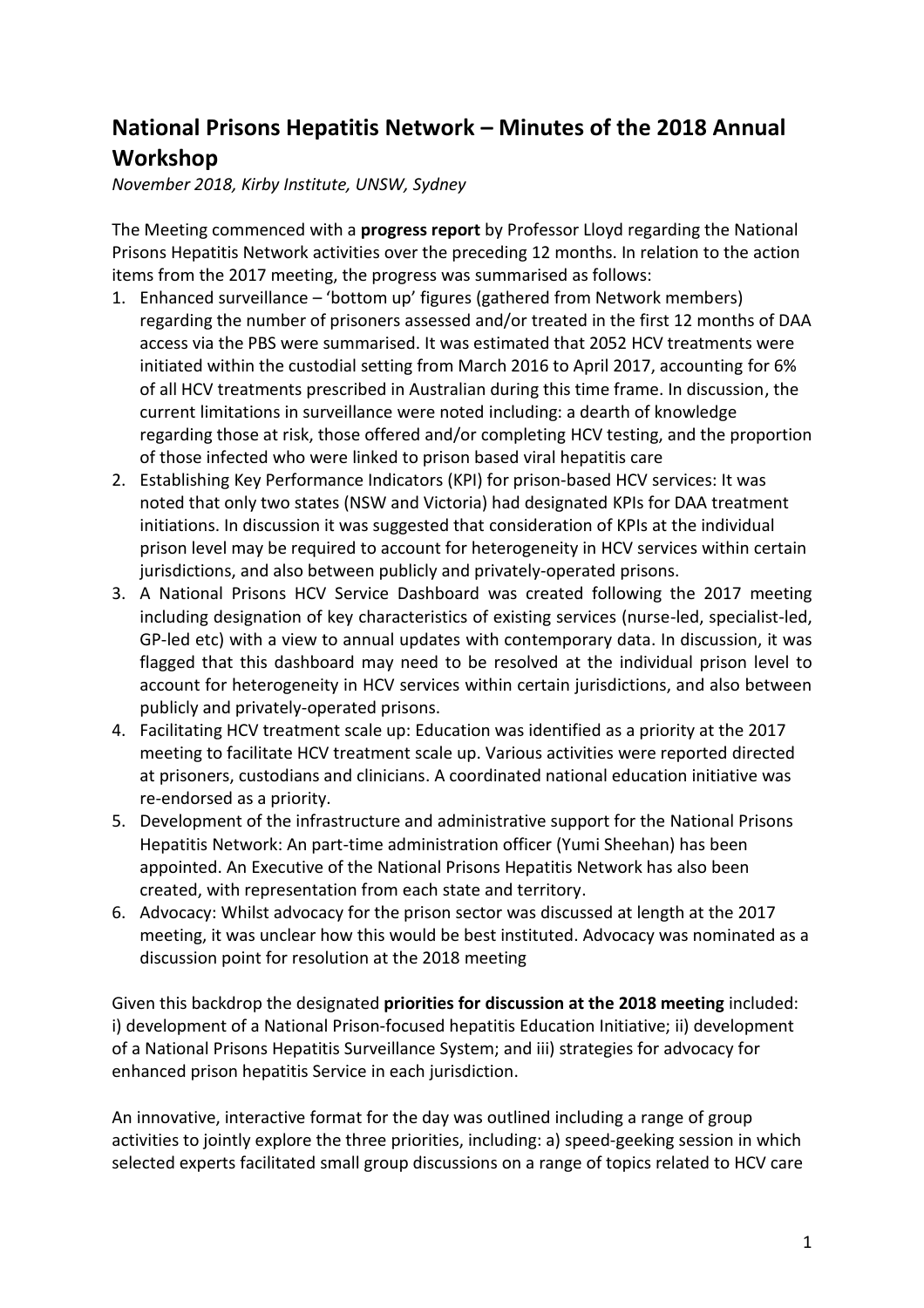within the custodial setting; b) World Café in which further larger group discussion and prioritising of ideas in relation to the priorities was undertaken; and c) Open Space Fish Bowl which sought to further facilitate whole group discussion and formulation of action plans. The detailed notes outlining the discussion in these sessions are attached (see Appendix following).

The **finalised priorities** and associated **action items** for the Network, were as follows:

- 1. Hepatitis C education the Network members recommended:
	- a) Development of prison-focused hepatitis C education including targeted tutelage to prisoners, correctional officers, and healthcare staff
	- b) Integration of hepatitis C education with other relevant educational activities including:
		- harm reduction, other blood borne viruses, and prisoner health needs beyond viral hepatitis
	- c) A National Prisons Hepatitis C Education Strategy, with:
		- A national scoping exercise to inform the content of strategy
		- Coordinated lobbying of individual state and territories to establish the national hepatitis C education agenda
		- Inclusion of KPIs / targets for participating jurisdictions
	- d) Improved education with regard to the transition to community on release, including:
		- Prisoner education to ensure continuity of hepatitis C care (where appropriate) and managing ongoing transmission risks on release
		- Transitional support sector education to understand the high prevalence of viral hepatitis amongst their clientele and to prioritise linkage to care
		- Integrated services recognizing the large numbers cycling between the community and custodial settings
	- e) Enhancement of the role of peer educators in the prison sector, potentially including both prisoners and correctional officers
	- f) Implementation of hepatitis C educational strategy:
		- Establishment of national prison hepatitis network education sub-committee with representation from each jurisdiction
		- Evaluation of effectiveness of education programs
- 2. National prisons hepatitis surveillance the Network members recommended:
	- a) Broadening and revision of the National Prisons Hepatitis Dashboard
		- Designation by individual prison to account for intra-jurisdiction heterogeneity
		- Description of hepatitis service characteristics, including resources and activities
	- b) Development of a prison surveillance program for the hepatitis C care cascade:
		- Detailing HCV testing to SVR12 outcomes
		- Identification of HCV reinfection
		- Resolution of the best and most feasible methods, including: i) an annual survey ii) an observational data registry; or iii) data linkage
- 3. Advocacy for enhanced hepatitis C testing and treatment in the prisons the Network members recommended:
	- a) Initiatives to be targeted at each of level of bureaucracy and prison management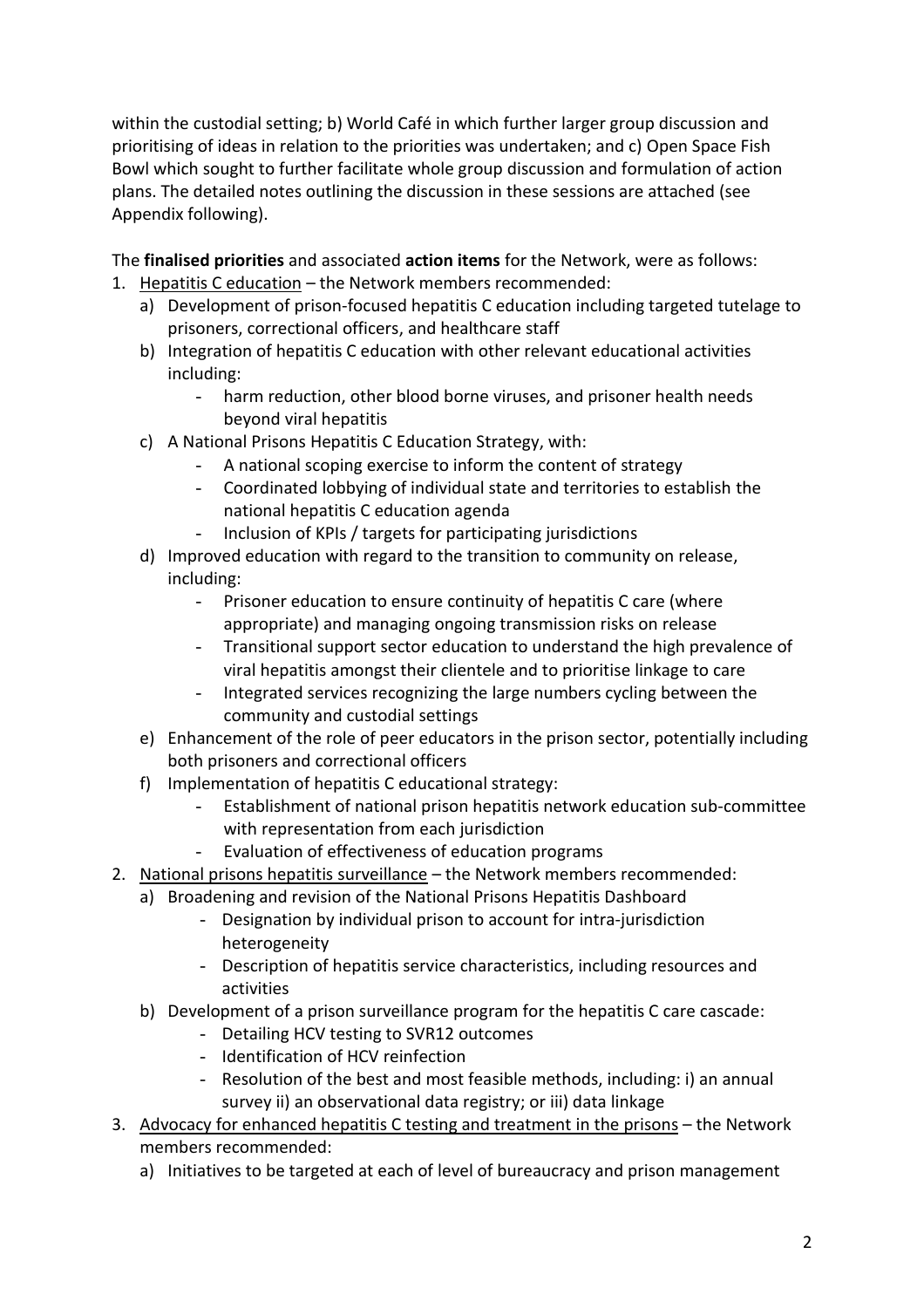- State and Federal government
- Ministries of Health and Corrections
- Prison health service managers and prison governors
- a) Comparative data was considered key for advocacy for improved hepatitis service resourcing
- b) Resolution of key high level administrative barriers to prison-based HCV care is required to inform priorities for advocacy
- c) Advocacy for KPIs in the hepatitis C care cascade, including
	- Establishing benchmarks for HCV testing, assessment, and treatment
- d) Advocacy to the broader community regarding public health benefits achieved through prisoner healthcare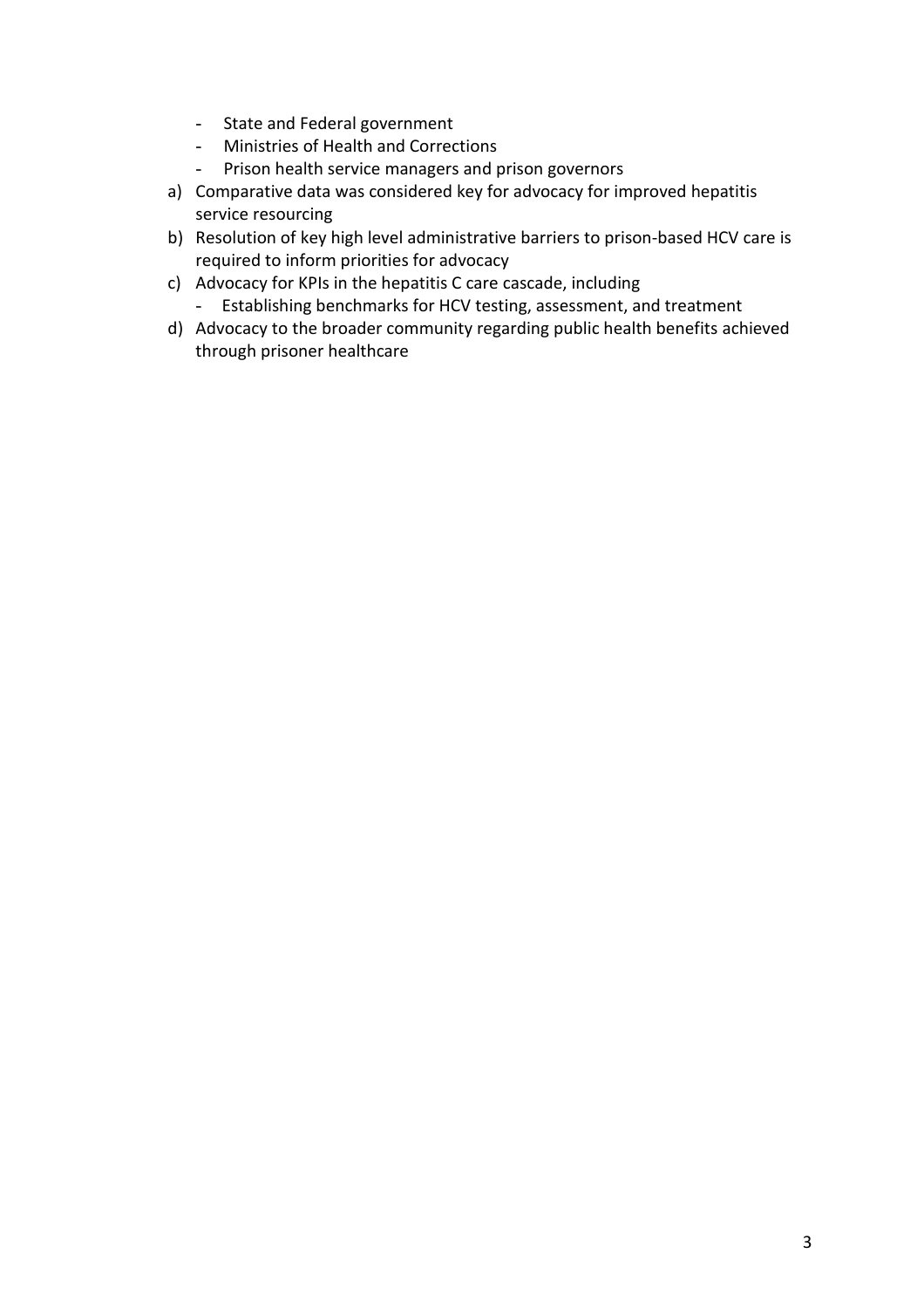## **Appendix: Detailed notes from the discussions**

#### **Hepatitis education:**

The key points discussed regarding prison-focused hepatitis education included:

- 1. Tailored education should be delivered to all groups within the custodial setting including prisoners, corrective services staff and prison healthcare personnel, with a particular focus on incoming members of each group under a unified banner 'Everyone needs to know something about Hepatitis C'. Key messages for each group should include:
	- a. Prisoners:
		- i. The need for frequent hepatitis C testing in those at risk
		- ii. The availability of simplified and well-tolerated DAA treatment regimens
		- iii. The utility of harm reduction in the custodial setting including OST and bleach for the sterilisation of injecting equipment
		- iv. Enhancing prisoners' self-worth and ownership over their health status
	- b. Corrective services staff:
		- i. Hepatitis C education to be provided for all new custodial staff including officers, managers, governors, and CEOs
		- ii. Ongoing simplified HCV education in key areas including transmission, testing, and the availability of treatment for all prisoners
		- iii. Hepatitis C education for parole officers to enhance linkage to care on release from prison
		- iv. National HCV Elimination Goals and the potential major contribution of prison-based HCV testing and treatment to that effort
	- c. Prison health services staff and other partner staff:
		- i. HCV testing as a key element of routine care of prisoners, to be considered at each clinical interaction
		- ii. Develop key knowledge criteria regarding HCV to minimise the existing variation between different prison healthcare services
		- iii. Encourage discharge planning which includes viral hepatitis care on release to the community
- 2. The potential benefits of formal and informal peer-based education within the correction section to increase knowledge, testing and treatment scale up.
- 3. The development of KPIs to determine the impact of education initiatives i.e. rates of HCV testing amongst prisoners received into the custodial sector, targets for frequency of viral hepatitis education sessions to new and existing staff.
- 4. A national policy for prison hepatitis C education was recommended, including with the goal of rectifying the existing fragmentation within and between jurisdictions
	- a. This should include expectations that education is provided similarly in both publicly and privately-operated prisons
	- b. Collaboration between heath and correctional services is necessary to develop an education agenda which is relevant and applicable (an example of a collaborative action plan was identified in South Australia which included the utility of assigning responsibility to key stakeholders

*Challenges impeding hepatitis C education within the prison were identified as:*

- Fragmentation (i.e variation) between and within jurisdictions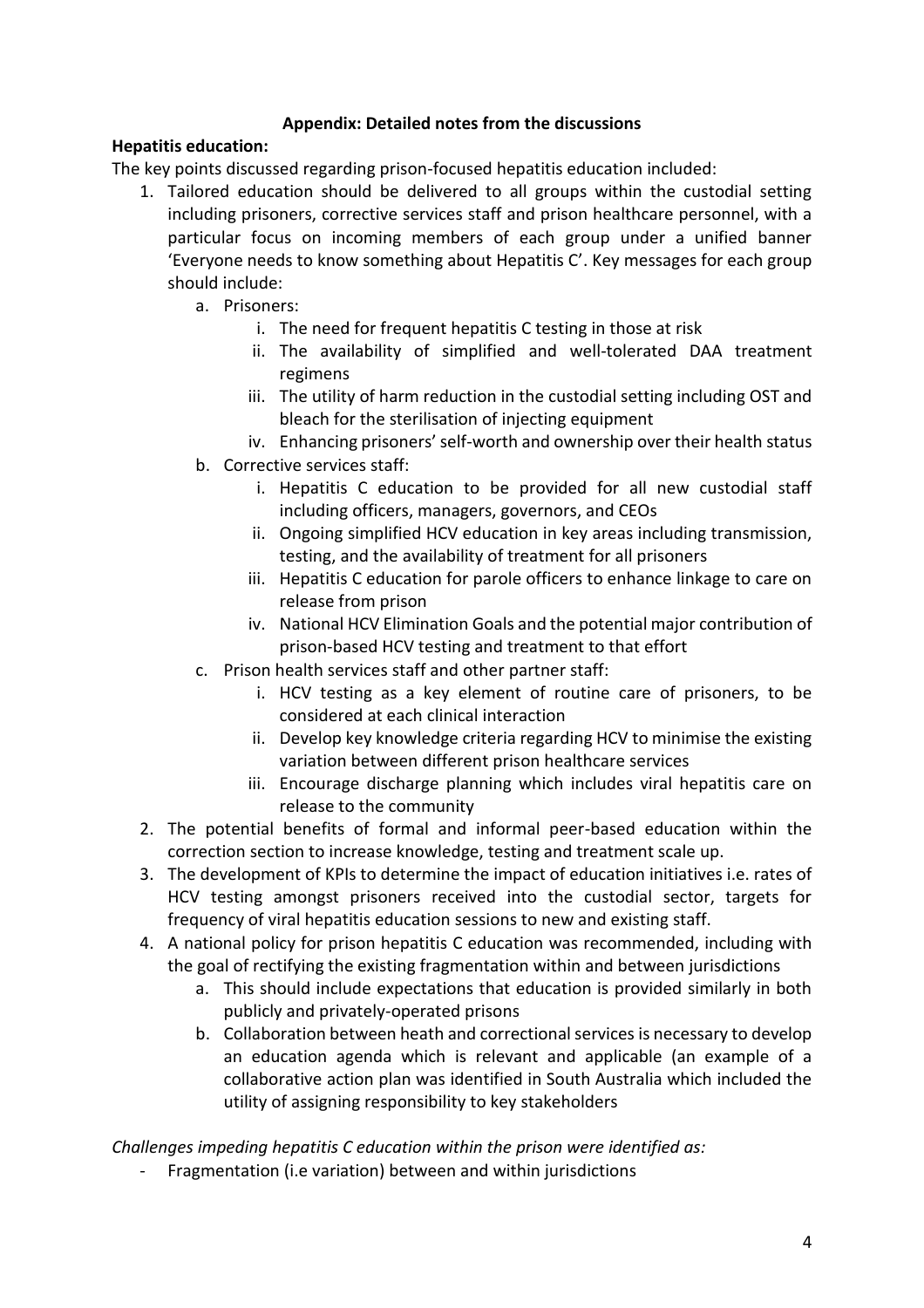- The lack of a national hepatitis C education benchmarks and recognition of the need for a national policy as well as potential discordance between expectations of such a national policy and limitation in state or territory resourcing which may threaten its relevance
- Lack of evaluation regarding the efficiencies and/or deficiencies of existing education initiatives
- Failure to provide tailored education to all key groups within the prison setting
- Lack of financial resources to develop and deliver education including the uncertain role of pharmaceutical sponsorship in the prison sector
- Discordance between HCV treatment programs and the limited availability of harm minimisation including NSPs could result in mistrust in the prisoner community

## *Potential solutions to promote prison-focused hepatitis C education included:*

- A scoping exercise to assess outcomes from previous education initiatives to identify successful programs for continuation and expansion
- Utilisation of information technology and/or media within the prison to deliver hepatitis C education to prisoners
- Where possible, funding provided to existing NGO program providers by an application process to improve HCV education in prisons
- Enhancing connections between prison-based healthcare services, parole officers and community transition organisations
- Engagement of prisoners and correctional services officers in contributing to the formation of an education policy to ensure relevance amongst intended audiences
- Development of KPIs regarding educational activities
- Inclusion of education activities on the prison dashboard for comparison between states and territories

#### **Prison hepatitis surveillance:**

HCV surveillance in the custodial setting was considered important to determine the adequacy of existing prison-based HCV services and the areas requiring revision to improve hepatitis C testing and treatment across the sector. The key points regarding surveillance made by the delegates included:

- 1. Enhanced surveillance of the entire HCV care cascade including:
	- a. Number entering judicial system; number at risk of HCV; number tested for HCV; percentage HCV seropositive; percentage HCV RNA PCR positive; frequency of linkage to care; frequency of HCV treatment initiation; frequency of cure.
	- b. Data should be collected at individual prison level including both privately and publicly operated facilities.
- 2. Protocolised HCV RNA PCR testing amongst cured prisoner to detect reinfection.
- 3. Development of methods to capture the linkage to care on release as prisoners transition to the community, including:
	- a. Prisoners released from the custodial setting with untreated HCV
	- b. Prisoners released whilst on DAA treatment
	- c. Follow up HCV PCR testing of those cured in the prison setting to assess for reinfection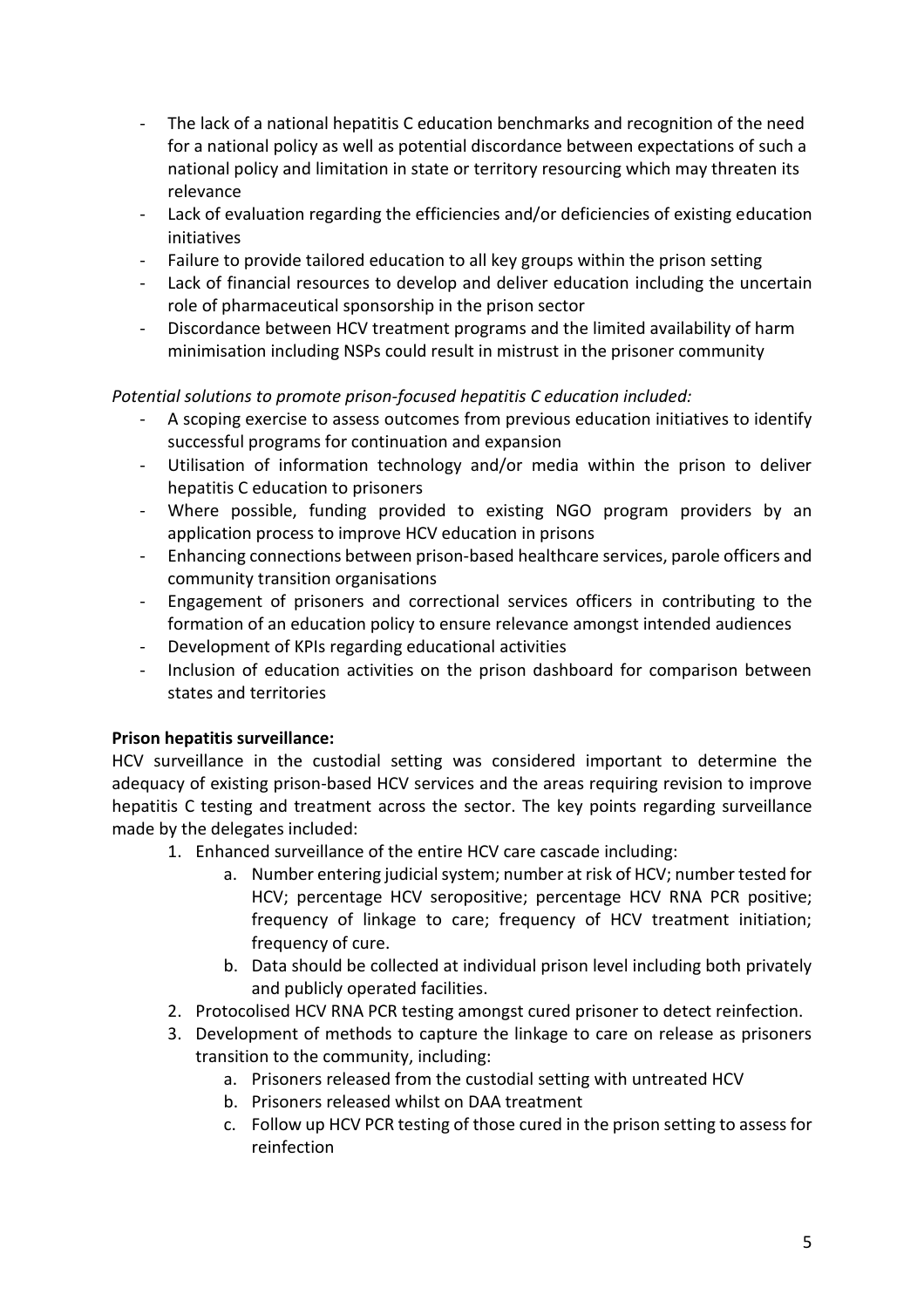- 4. Extend the current triennial National Prison Entrants Blood Borne Virus Survey to an annual survey
- 5. Consideration as to whether novel strategies such as finger-prick pint of care testing or incentivisation could improve engagement in testing and treatment, linkage to care on release, or ongoing testing
- 6. The potential for the Council of Australian Governments (COAG) or Ministerial Advisory Committee on Blood Borne Viruses and Sexually Transmissible Infections (MACBBVS) to establish a national authority to oversee a central registry which receives surveillance data from each state and territory to:
	- a. Improve accountability through state and territory KPIs
	- b. Standardise data requirements across all jurisdictions
- 7. The clear potential of surveillance data to underpin mathematical modelling to future program performance in each jurisdiction and nationally, and to inform service change was recognised.

## *Barriers to surveillance*

- No clear funding source to establish a national surveillance program
- Frequent staff turnover, inter-jurisdiction variation in data collection methods, and competing priorities versus other prisoner healthcare needs

*Potential solutions to facilitating enhanced surveillance included:*

- Utilising PBS data to determine number of prison-based HCV treatments. Prison treatments could be targeted by referencing postcodes or S100 prescriptions which are used primarily in the custodial setting
- Data transfer from electronic medical or pathology record systems and pharmacy records to estimate HCV testing and treatment rates

#### **Advocacy:**

The key aspects regard advocacy considered by the delegates included establishment of interjurisdiction KPIs and a service dashboard to highlight inadequacies and to advocate for appropriate hepatitis C treatment resources and facilities in each jurisdiction. Many delegates expressed that a national approach would greatly influence meaningful change in regard to advocacy for HCV prison treatment programs. The key points discussed by delegates regarding advocacy included:

- 1. Advocacy to state and territory service providers for the establishment of hepatitis C care KPIs to:
	- a. Ensure appropriate resourcing and funding for prison-based HCV care from state governments
	- b. Advocate for parity in services, facilities and resources between states and territories
	- c. Establish transparent data regarding KPI performance to be shared between jurisdictions
	- d. Set expectations for key aspects of prison-based HCV care including:
		- i. BBV testing on prison reception
		- ii. HCV PCR testing amongst those identified as HCV seropositive
		- iii. HCV treatment initiation rates, per prison, per year